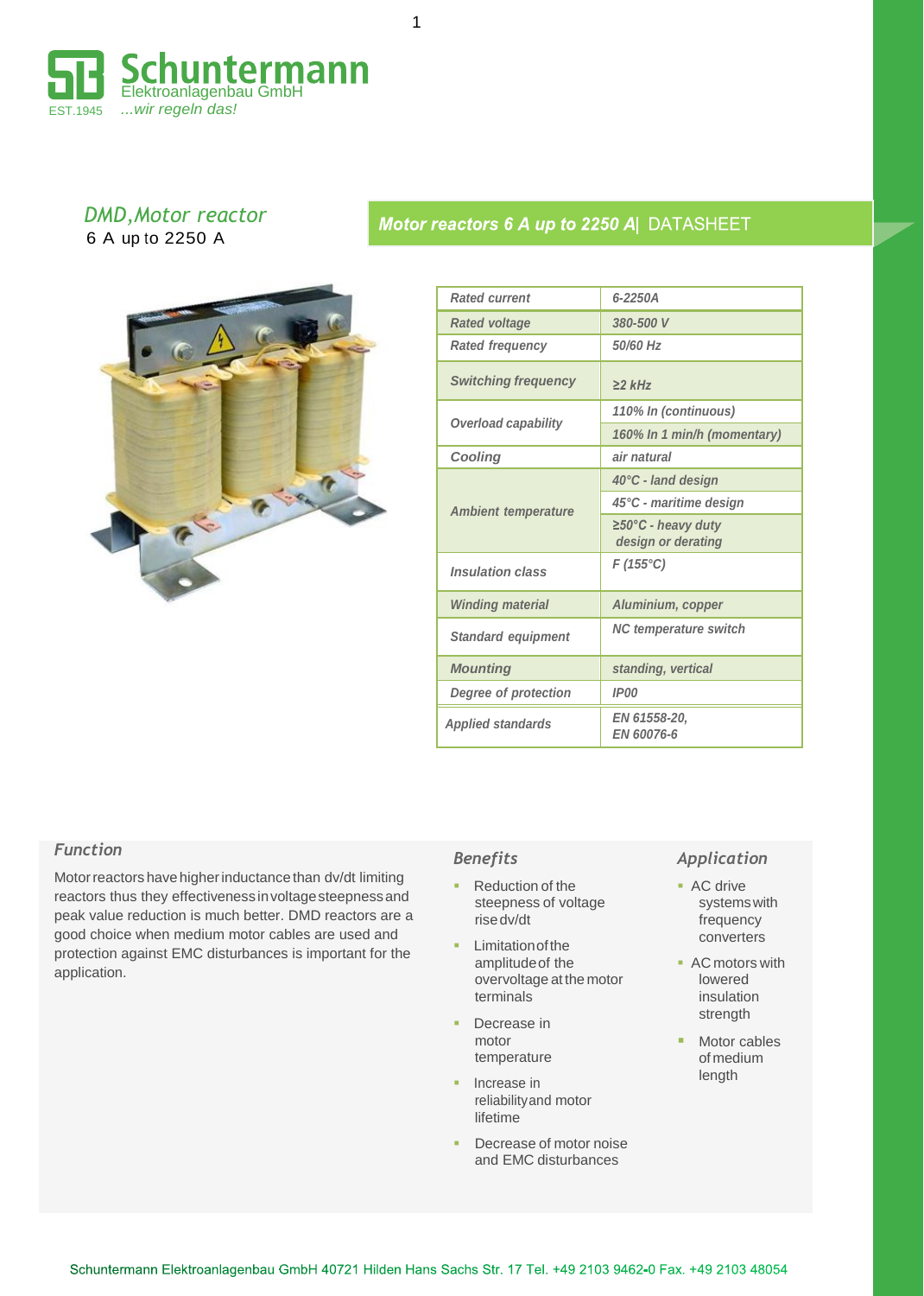

#### *Dimensions Execution A, B, C 380-500V 50/60Hz*

| No.            | Type of reactor     | Drive power             | Inductance | Current | Winding  | L    | $\mathbf{B}$ | H    | $\mathbf{d}$ | e    | f         | Weight         | Execution |
|----------------|---------------------|-------------------------|------------|---------|----------|------|--------------|------|--------------|------|-----------|----------------|-----------|
|                |                     | [kW]                    | [mH]       | [A]     | material | [mm] | [mm]         | [mm] | [mm]         | [mm] | [mm]      | [kg]           |           |
| $\mathbf{1}$   | DMD - 2,7mH/6A      | 2,2                     | 2,7        | 6       | Cu       | 125  | 61           | 136  | 100          | 45   | 4x(5x8)   | 1,8            | А         |
| $\overline{2}$ | DMD - 2,1mH /8A     | 3                       | 2,1        | 8       | Cu       | 125  | 61           | 136  | 100          | 45   | 4x(5x8)   | $\overline{2}$ | А         |
| 3              | DMD - 1,62mH/10A    | $\overline{\mathbf{4}}$ | 1,62       | 10      | Cu       | 125  | 71           | 136  | 100          | 55   | 4x(5x8)   | 2,6            | А         |
| 4              | DMD - 1,25mH/13A    | 5,5                     | 1,25       | 13      | Cu       | 125  | 71           | 136  | 100          | 55   | 4x(5x8)   | 2,8            | А         |
| 5              | DMD - 0,95mH/17A    | 7,5                     | 0,95       | 17      | Cu       | 155  | 77           | 160  | 130          | 57   | 4x(8x11)  | 3,7            | А         |
| 6              | DMD - 0,68mH/24A    | 11                      | 0.68       | 24      | Cu       | 155  | 85           | 166  | 130          | 57   | 4x(8x11)  | 4,7            | А         |
| $\overline{7}$ | DMD - 0,51mH/32A    | 15                      | 0,51       | 32      | Cu       | 155  | 99           | 166  | 130          | 72   | 4x(8x11)  | 6,1            | А         |
| 8              | DMD - 0,43mH/38A    | 18,5                    | 0,43       | 38      | Cu       | 195  | 97           | 193  | 173          | 72   | 4x(8x11)  | 6,3            | А         |
| 9              | DMD - 0,36mH/46A    | 22                      | 0,36       | 46      | Cu       | 195  | 107          | 193  | 173          | 82   | 4x(8x11)  | 8,1            | А         |
| 10             | DMD - 0,26mH/62A    | 30                      | 0,26       | 62      | Cu       | 195  | 114          | 160  | 173          | 82   | 4x(8x11)  | 10             | В         |
| 11             | DMD - 0,23mH/72A    | 37                      | 0,23       | 72      | Cu       | 208  | 120          | 182  | 173          | 85   | 4x(8x11)  | 12             | В         |
| 12             | DMD - 0,18mH/90A    | 45                      | 0,18       | 90      | Cu       | 208  | 130          | 182  | 173          | 95   | 4x(8x11)  | 15             | В         |
| 13             | DMD - 0,15mH/110A   | 55                      | 0,15       | 110     | Al       | 240  | 150          | 210  | 198          | 115  | 4x(11x29) | 17             | В         |
| 14             | DMD - 0,11mH/150A   | 75                      | 0,11       | 150     | Al       | 240  | 176          | 210  | 198          | 130  | 4x(11x29  | 22             | В         |
| 15             | DMD - 0,090mH/180A  | 90                      | 0.09       | 180     | Al       | 300  | 164          | 268  | 240          | 120  | 4x(11x15) | 24             | В         |
| 16             | DMD - 0,078mH/210A  | 110                     | 0,078      | 210     | Al       | 300  | 180          | 268  | 240          | 133  | 4x(11x15) | 29             | В         |
| 17             | DMD - 0,062mH/260A  | 132                     | 0,062      | 260     | Al       | 300  | 190          | 268  | 240          | 145  | 4x(11x15) | 35             | В         |
| 18             | DMD - 0,051mH/320A  | 160                     | 0,051      | 320     | Al       | 357  | 182          | 307  | 300          | 131  | 4x(11x21) | 41             | В         |
| 19             | DMD - 0,040mH/400A  | 200                     | 0,04       | 400     | Al       | 357  | 202          | 310  | 300          | 146  | 4x(11x21) | 51             | В         |
| 20             | DMD - 0,032mH/500A  | 250                     | 0,032      | 500     | Al       | 340  | 238          | 342  | 300          | 163  | 4x(11x21) | 64             | В         |
| 21             | DMD - 0,027mH/600A  | 315                     | 0,027      | 600     | Al       | 420  | 251          | 370  | 370          | 163  | 4x(13x18) | 72             | В         |
| 22             | DMD - 0,025mH/660A  | 355                     | 0,025      | 660     | Al       | 420  | 266          | 400  | 370          | 173  | 4x(13x18) | 87             | В         |
| 23             | DMD - 0,022mH/750A  | 400                     | 0,022      | 750     | Al       | 420  | 278          | 443  | 370          | 183  | 4x(13x18) | 106            | B         |
| 24             | DMD - 0,018mH/900A  | 500                     | 0,018      | 900     | Al       | 500  | 310          | 545  | 430          | 208  | 4xM12     | 114            | C         |
| 25             | DMD - 0,016mH/1000A | 560                     | 0,016      | 1000    | Al       | 500  | 310          | 595  | 430          | 208  | 4xM12     | 138            | C         |
| 26             | DMD - 0,015mH/1100A | 630                     | 0.015      | 1100    | Al       | 500  | 327          | 595  | 430          | 218  | 4xM12     | 154            | C         |
| 27             | DMD - 0,013mH/1250A | 710                     | 0,013      | 1250    | Al       | 500  | 381          | 670  | 430          | 228  | 4xM12     | 203            | С         |
| 28             | DMD - 0,011mH/1450A | 800                     | 0,011      | 1450    | Al       | 500  | 411          | 670  | 430          | 258  | 4xM12     | 248            | C         |
| 29             | DMD - 0,010mH/1650A | 900                     | 0,01       | 1650    | Al       | 560  | 450          | 725  | 490          | 278  | 4xM12     | 297            | C         |
| 30             | DMD - 0,009mH/1850A | 1000                    | 0,009      | 1850    | Al       | 560  | 460          | 765  | 490          | 278  | 4xM12     | 316            | C         |
| 31             | DMD - 0,008mH/2050A | 1120                    | 0,008      | 2050    | Al       | 560  | 470          | 830  | 490          | 288  | 4xM12     | 381            | C         |
| 32             | DMD - 0,007mH2250A  | 1250                    | 0,007      | 2250    | Al       | 560  | 490          | 880  | 490          | 308  | 4xM12     | 430            | c         |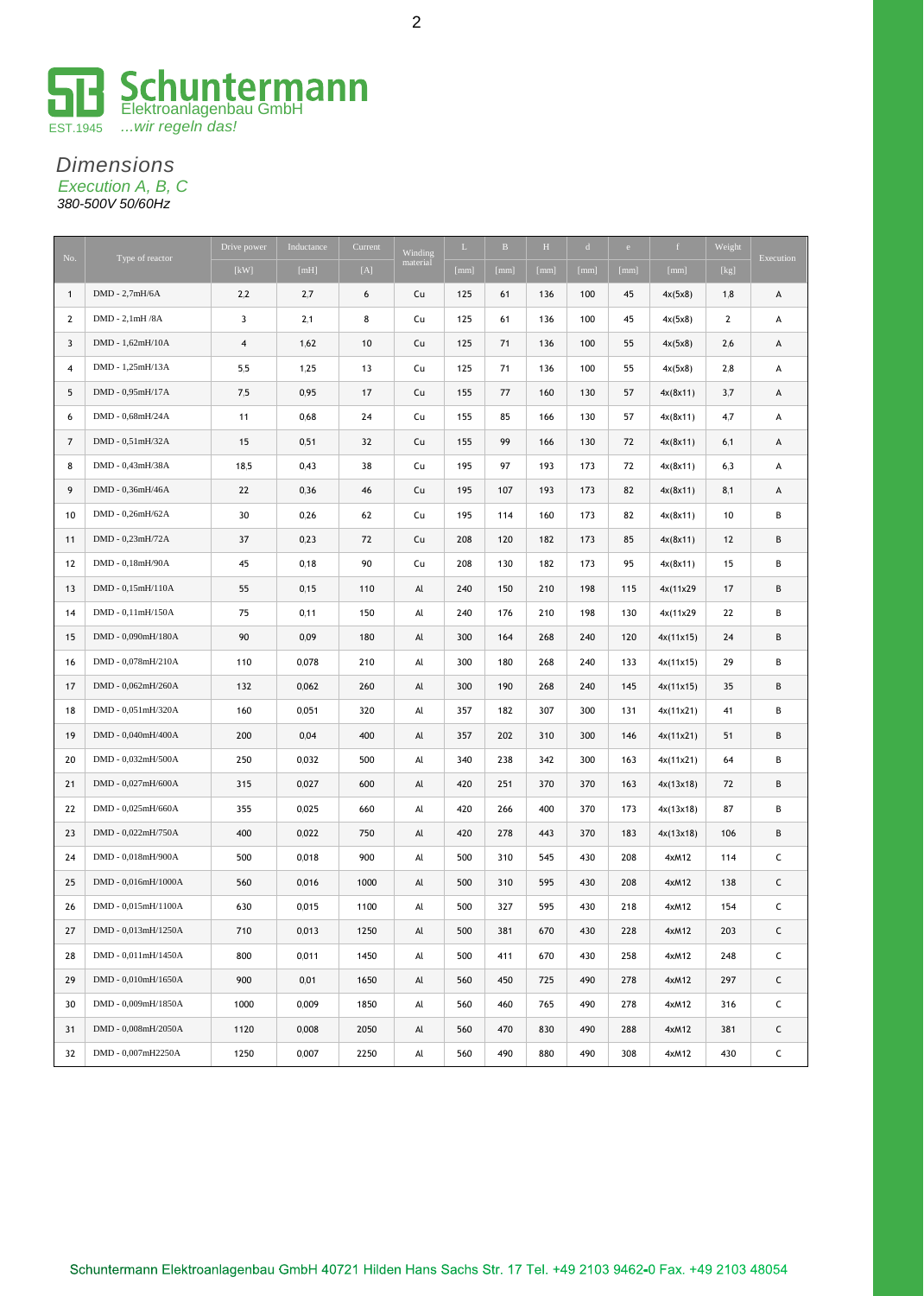

## *Drawings Execution A*



#### *Execution B*



#### *Execution C*